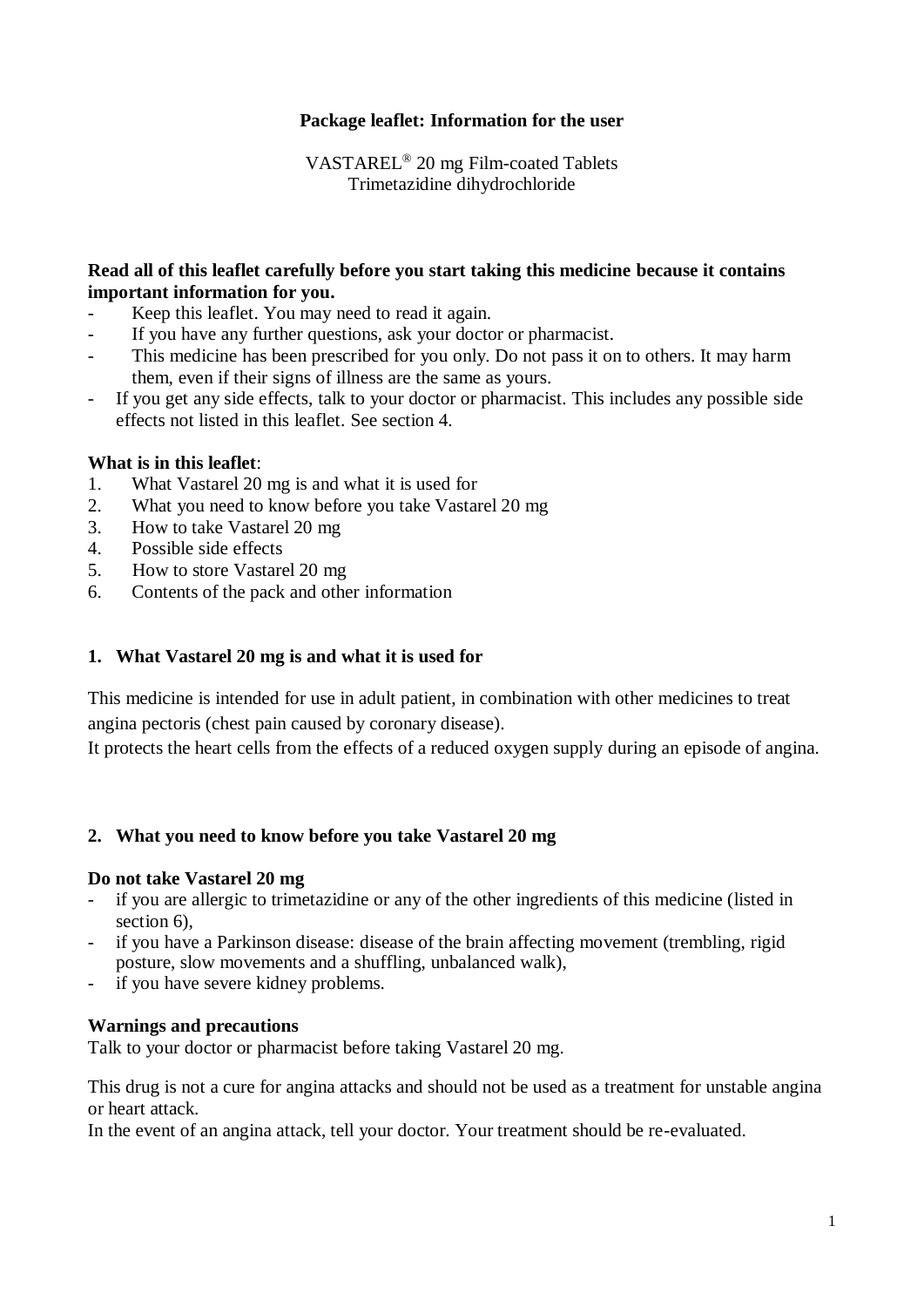This medicine can cause or worsen symptoms such as trembling, rigid posture, slow movements and a shuffling, unbalanced walk, especially in elderly patients, which should be investigated and reported to your doctor who could reassess the treatment.

Athletes:

This medicine contains an active substance which may give a positive reaction in doping tests.

## **Children and adolescents**

Vastarel 20 mg is not recommended in children aged below 18 years.

## **Other medicines and Vastarel 20 mg**

Please tell your doctor or pharmacist if you are taking or have recently taken any other medicines, including medicines obtained without a prescription.

# **Pregnancy and breast-feeding**

As a precautionary measure, it is preferable not to take Vastarel 20 mg during pregnancy.

In the absence of data on excretion in breast milk, breast-feeding is not indicated during treatment with Vastarel 20 mg.

If you are pregnant or breast-feeding, think you may be pregnant or are planning to have a baby, ask your doctor or pharmacist for advice before taking this medicine.

# **Driving and using machines**

This medicine may make you feel dizzy and drowsy that may affect your ability to drive or use machinery.

**Vastarel 20 mg contains ponceau 4R aluminium lake (E124) and sunset yellow FCF aluminium lake (E110)** which may cause allergic reactions.

#### **3. How to take Vastarel 20 mg**

Always take Vastarel 20 mg exactly as your doctor has told you. Check with your doctor or pharmacist if you are not sure.

# **Dosage**

*Adults:* The recommended dose of Vastarel 20mg is one tablet to be taken three times a day during meals.

*Patients with kidney disease and elderly:* If you have kidney problems or if you are older than 75 years old, your doctor may adjust the recommended dose.

For patients with severe kidney disease: not recommended.

# *Children:*

Not recommended for children.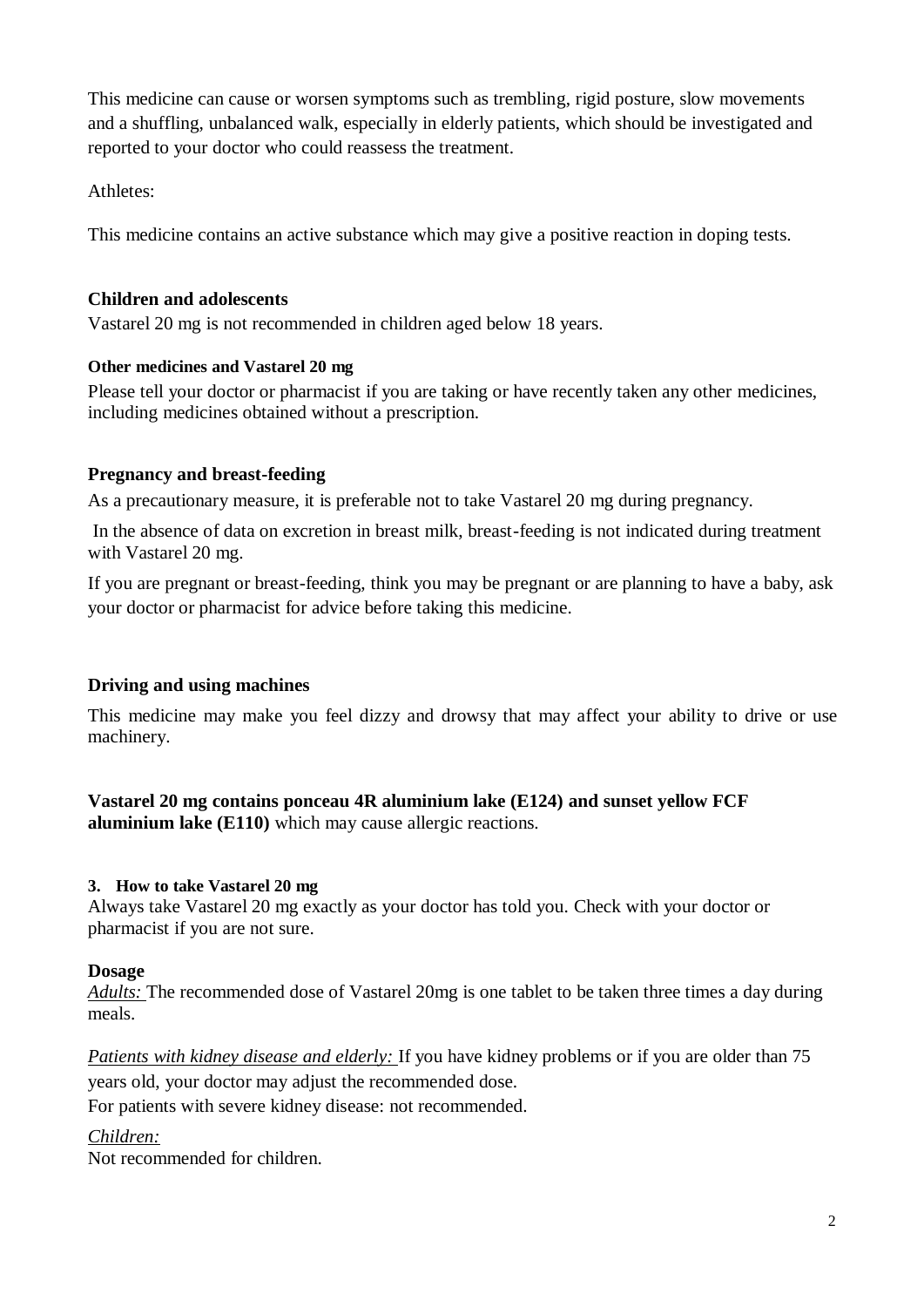# **If you take more Vastarel 20 mg than you should**

If you take too many tablets, please contact your doctor or the nearest hospital Emergency Department immediately.

#### **If you forget to take Vastarel 20 mg**

If you forget to take one or more doses, do not take a double dose to make up for a forgotten dose.

# **If you stop taking Vastarel 20 mg**

You should discuss with your doctor before you stop taking your tablets. If you have any further questions on the use of this medicine, ask your doctor or pharmacist.

# **4. Possible side effects**

Like all medicines, this medicine can cause side effects, although not everybody gets them.

## *Common (may affect up to 1 in 10 people):*

Dizziness, headache, abdominal pain, diarrhoea, indigestion, feeling sick, vomiting, rash, itching, hives and feeling of weakness.

## *Rare (may affect up to 1 in 1,000 people):*

Fast or irregular heartbeats (also called palpitations), extra heartbeats, faster heartbeat, fall in blood pressure on standing-up which causes dizziness, light headiness or fainting, malaise (generally feeling unwell), dizziness, fall, flushing.

## *Not known (frequency cannot be estimated from the available data):*

Extrapyramidal symptoms (unusual movements, including trembling and shaking of the hands and fingers, twisting movements of the body, shuffling walk and stiffness of the arms and legs), usually reversible after treatment discontinuation.

Sleep disorders (difficulty in sleeping, drowsiness), spinning sensation (vertigo), constipation, serious generalised red skin rash with blistering, swelling of the face, lips, mouth, tongue or throat which may cause difficulty in swallowing or breathing.

Severe reduction in number of white blood cells which makes infections more likely, reduction in blood platelets, which increases risk of bleeding or bruising.

A liver disease (nausea, vomiting, loss of appetite, feeling generally unwell, fever, itching, yellowing of the skin and eyes, light coloured bowel motions, dark coloured urine).

#### **Reporting of side effects**

If you get any side effects, talk to your doctor, pharmacist or nurse. This includes any possible side effects not listed in this leaflet. You can also report side effects directly via:

HPRA Pharmacovigilance.

Website: [www.hpra.ie.](http://www.hpra.ie/)

By reporting side effects you can help provide more information on the safety of this medicine.

# **5. How to store Vastarel 20 mg**

Keep this medicine out of the sight and reach of children. Do not store above 30°C.